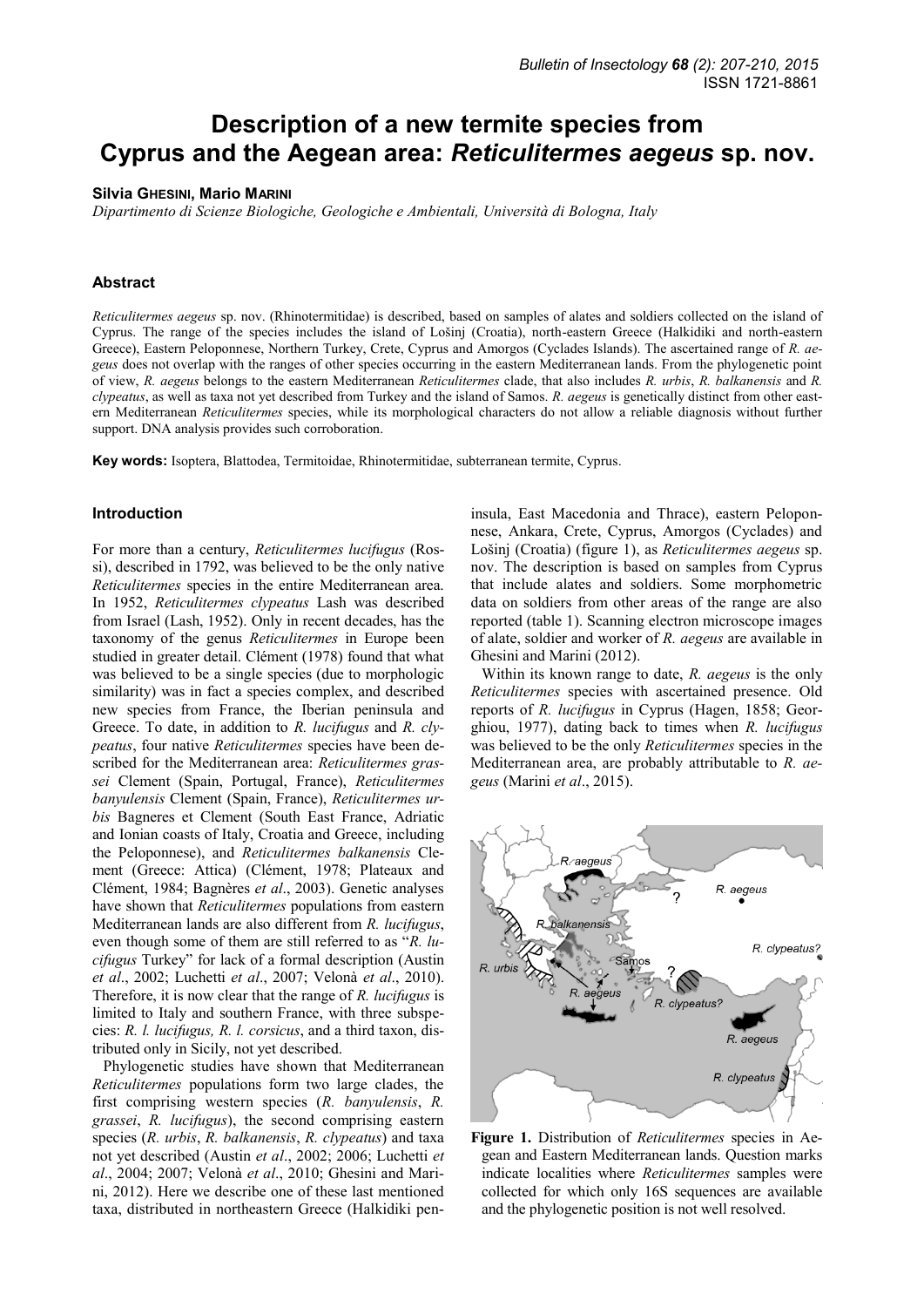|                      | Cyprus           | Lošinj           | Halkidiki        | Thrace           | Crete            | All              |
|----------------------|------------------|------------------|------------------|------------------|------------------|------------------|
| Head length          |                  |                  |                  |                  |                  |                  |
| range                | $1.46 - 1.83$    | $1.53 - 1.71$    | $1.59 - 1.83$    | $1.56 - 1.65$    | $1.53 - 1.80$    | $1.46 - 1.83$    |
| mean $\pm$ s.d.      | $1.67 \pm 0.12$  | $1.59 \pm 0.07$  | $1.73 \pm 0.09$  | $1.61 \pm 0.03$  | $1.67 \pm 0.09$  | $1.67 \pm 0.10$  |
| n                    | 29               | 5                | 13               | 10               | 17               | 74               |
| Head width           |                  |                  |                  |                  |                  |                  |
| range                | $1.00 - 1.15$    | $1.02 - 1.07$    | $1.05 - 1.23$    | $1.02 - 1.11$    | $1.05 - 1.20$    | $1.00 - 1.23$    |
| mean $\pm$ s.d.      | $1.07 \pm 0.05$  | $1.04 \pm 0.02$  | $1.13 \pm 0.06$  | $1.07 \pm 0.03$  | $1.11 \pm 0.05$  | $1.09 \pm 0.05$  |
| n                    | 29               | 5                | 13               | 10               | 17               | 74               |
| Left mandible length |                  |                  |                  |                  |                  |                  |
| range                | $0.88 - 1.06$    | $0.93 - 0.99$    | $0.90 - 1.07$    | $0.99 - 1.04$    | $0.93 - 1.08$    | $0.88 - 1.08$    |
| mean $\pm$ s.d.      | $0.97 \pm 0.04$  | $0.96 \pm 0.03$  | $0.98 \pm 0.05$  | $1.01 \pm 0.02$  | $1.00 \pm 0.04$  | $0.98 \pm 0.04$  |
| $\mathbf n$          | 29               | 5.               | 13               | 8                | 17               | 72               |
| Tibia length         |                  |                  |                  |                  |                  |                  |
| range                | $0.82 - 1.00$    | $0.87 - 0.98$    | $0.84 - 1.05$    | $0.84 - 0.96$    | $0.87 - 1.05$    | $0.82 - 1.05$    |
| mean $\pm$ s.d.      | $0.92 \pm 0.04$  | $0.94 \pm 0.04$  | $0.94 \pm 0.06$  | $0.90 \pm 0.03$  | $0.94 \pm 0.06$  | $0.93 \pm 0.05$  |
| $\mathbf n$          | 29               | 5                | 13               | 10               | 16               | 73               |
| Antennal segments    |                  |                  |                  |                  |                  |                  |
| range                | $13 - 17$        | 15               | $16 - 17$        | $15 - 16$        | 16               | $13 - 17$        |
| mean $\pm$ s.d.      | $15.03 \pm 0.91$ | $15.00 \pm 0.00$ | $16.29 \pm 0.49$ | $15.25 \pm 0.50$ | $16.00 \pm 0.00$ | $15.26 \pm 0.92$ |
| n                    | 38               |                  |                  | 4                | 3                | 53               |

**Table 1.** Measurements of soldiers (mm): range of variation, mean  $\pm$  standard deviation, and number of individuals measured (or, in the case of antennal segments, number of antennae measured).

# **Materials and methods**

All the samples used for morphological observations were collected by one of the authors (M.M.) during several collecting trips carried out in the years 2002-2009.

Measurements were obtained using a stereomicroscope with an ocular micrometer. Measurements were taken following the criteria in Ghesini and Marini (2012). Nine alates (from Cyprus), and 74 soldiers were measured, of which 29 were from Cyprus (8 colonies) and 45 from other areas of *R. aegeus* range (13 colonies) (table 1).

COII and 16S sequences of east-Mediterranean *Reticulitermes* taxa, obtained in previous studies (Austin *et al*., 2002; Luchetti *et al*., 2004; 2007; Velonà *et al*., 2010; Ghesini and Marini, 2012), were drawn from GenBank. Sequences of the American *R. flavipes* and of the west-European *R. lucifugus* were used as outgroups (GenBank A.N. GU070788, GU070789, AF291723, AF292021). Models of nucleotide substitution were evaluated with JModeltest 2.1.2 (Darriba *et al*., 2012), using the corrected Akaike Information Criterion. The maximum likelihood tree was obtained with PhyML 3.1 (Guindon and Gascuel, 2003). Bootstrap values were calculated based on 200 replicates. The Bayesian phylogenetic tree was obtained with MrBayes 3.2.2 (Ronquist *et al*., 2012), and convergence was reached after one million generations.

# **Results and discussion**

The results of the morphological analysis of samples from Cyprus are shown in the description of the new species.

Additional data on measurements of soldiers, grouped for geographic areas (corresponding to different subclades, see figure 2), are shown in table 1. For most of the variables, the ranges of variation largely overlap among geographic regions.

The phylogenetic tree in figure 2, summarizing the results of previous phylogenetic studies (Austin *et al*., 2002; Luchetti *et al*., 2004; 2007; Velonà *et al*., 2010; Ghesini and Marini, 2012), aims to illustrate the collocation of *R. aegeus* in the eastern Mediterranean *Reticulitermes* clade, as well as the relationships among *R. aegeus* subclades (figure 2). The subdivision of *R. aegeus* in subclades corresponds fairly well with the geographic origin of the samples.

The areas where the presence of *R. aegeus* is ascertained (figure 1) do not overlap with the ranges of other *Reticulitermes* species. *R. balkanensis* and *R. urbis* are also found on the western coasts of the Aegean Sea, but based on available data, they appear to be vicariant species.

The occurrence of *R. aegeus* in Lošinj (Croatia), far from the Aegean area, can be considered either the result of human-mediated dispersal or an insularised population of a taxon with a larger ancient range (Ghesini and Marini, 2012). The presence of *R. aegeus* in the city of Ankara, a small area separated from the core range of the species, may have different explanations. The phylogenetic affinity of the population from Ankara with those from northeastern Greece (figure 2) suggests the possibility that the range of *R. aegeus* might extend to the southern coasts of the Black Sea, an area where *Reticulitermes* populations have not yet been studied. However, it is unlikely that the range extends to the area surrounding Ankara, which is characterized by an altitude of about 900 m a.s.l. and subject to a continental climate, with cold winters - conditions unfavourable for termites. Therefore, the presence of *R. aegeus* in Ankara could be explained by human-mediated dispersal or as a biogeographic relict.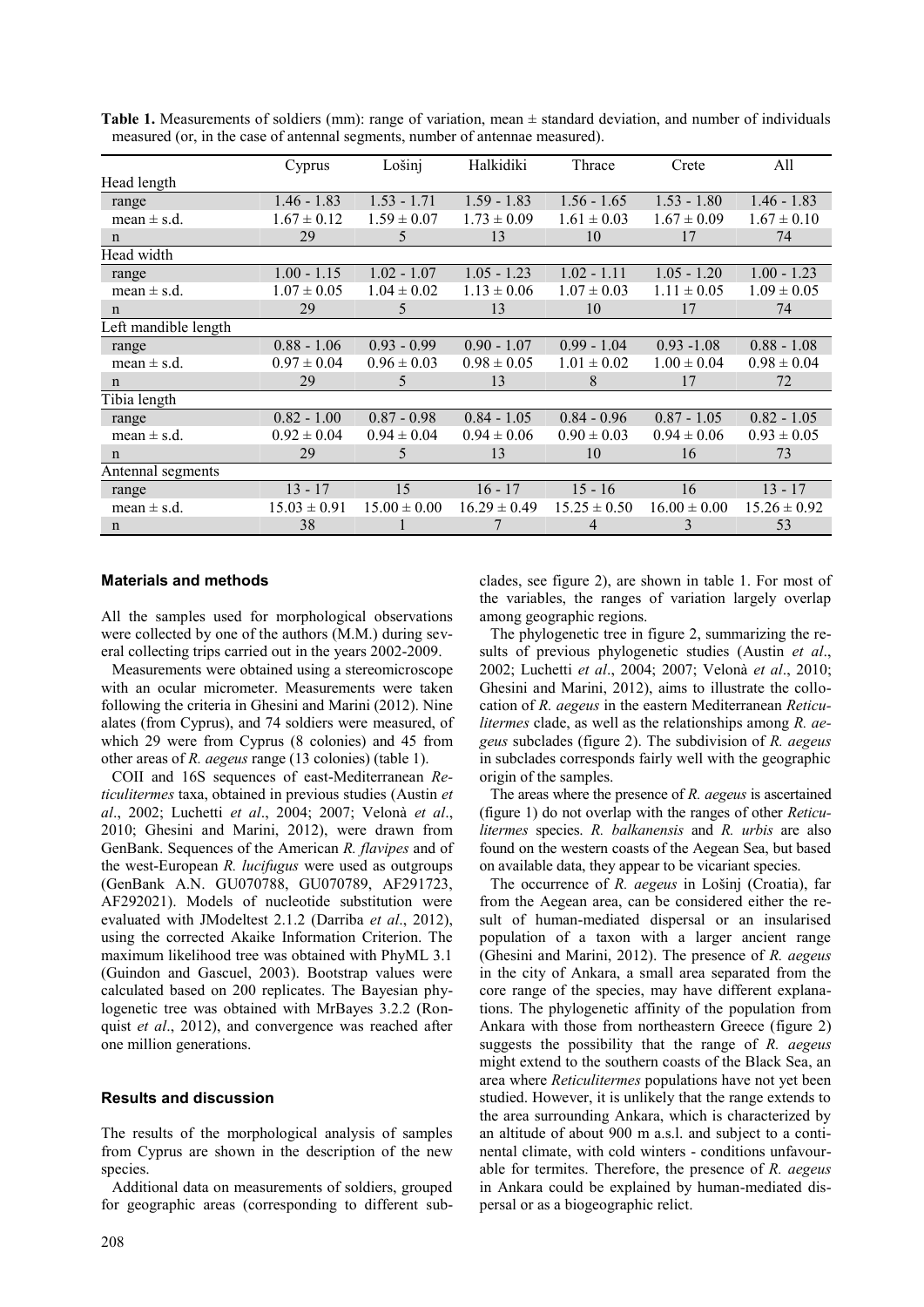

**Figure 2.** Maximum likelihood and Bayesian phylogenetic tree (topologies are coincident) based on COII and 16S sequences of east-Mediterranean *Reticulitermes* taxa. Numbers at nodes are support values (bootstrap/posterior probability). The scale bar indicates genetic distance.

#### *Reticulitermes aegeus* sp. nov.

Holotype: male alate from Kakopetria. Paratypes (8 male alates and 29 soldiers in total): samples Kakopetria, Vasileia, Alagadi, Rizokarpaso, Trikomo, Sotira, Pentakomo, and Kidasi. All these series are in the M. Marini collection, Department BiGeA, University of Bologna, Italy. Data on sampling localities are shown in table 2.

## A l a t e (holotype measurements in parentheses)

Body dark brown, almost black, densely covered with hairs. Clypeus and postclypeus light yellowish-brown. Tarsi and distal portion of tibiae light whitish-brown. Wing membrane smoky grey.

Protruding postclypeus. Eye with 94-102 ommatidia. Maximum eye diameter: 0.21-0.24 mm. Minimum eye diameter: 0.16-0.20 mm. Ocellus separated from the marginal line of ommatidia of the compound eye by a distance approximately equal to the ocellus diameter. Antennae 17- or 18-segmented (18), sometimes with a different number of segments in the two antennae of the same individual. Head length: 0.97-1.06 mm (1.02 mm). Head width: 0.99-1.04 mm (1.00 mm).

Pronotum length: 0.44-0.50 mm (0.47 mm). Pronotum width: 0.79-0.87 mm (0.87 mm). Forewing length from basal suture to wing tip: 7.27-8.11 mm. Hindwing length from basal suture to wing tip: 6.98-7.62 mm. Tibia length in the third right leg: 0.94-1.09 mm (1.06 mm). Arolia absent.

#### S o l d i e r

Head ochre, postclypeus lighter. Mandibles ochre at the base, darkening toward the apex. Thorax and abdomen whitish.

Antennal segments 13-17. Antennal asymmetry, with different number of articles in the two antennae of the same individual, quite frequent. Third antennal segment shortest and smallest. Head and mandible measurements: see table 1. Postmentum length: 0.91-1.15 mm. Maximum postmentum width: 0.43-0.47 mm. Minimum postmentum width 0.15-0.19 mm.

Arolia absent.

**Table 2.** Sampling localities of holotype and paratypes: geographic coordinates, elevation (m a.s.l.), and collection date. Localities are listed in clockwise order, starting from the north-western end of the island.

| Sampling localities | Coordinates     | Elevation (m a.s.l.) | Collection date |
|---------------------|-----------------|----------------------|-----------------|
| Kakopetria          | 35°03'N 32°55'E | 400                  | 25 II 2009      |
| Vasileia            | 35°21'N 33°07'E | 40                   | 28 XI 2009      |
| Alagadi             | 35°20'N 33°29'E | 10                   | 29 XI 2009      |
| Rizokarpaso         | 35°36'N 34°21'E | 15                   | 30 XI 2009      |
| Trikomo             | 35°17'N 33°51'E | 40                   | 30 XI 2009      |
| Sotira              | 35°02'N 33°57'E | 60                   | 01 III 2009     |
| Pentakomo           | 34°44'N 33°14'E | 54                   | 25 II 2009      |
| Kidasi              | 34°48'N 32°42'E | 250                  | 28 II 2009      |